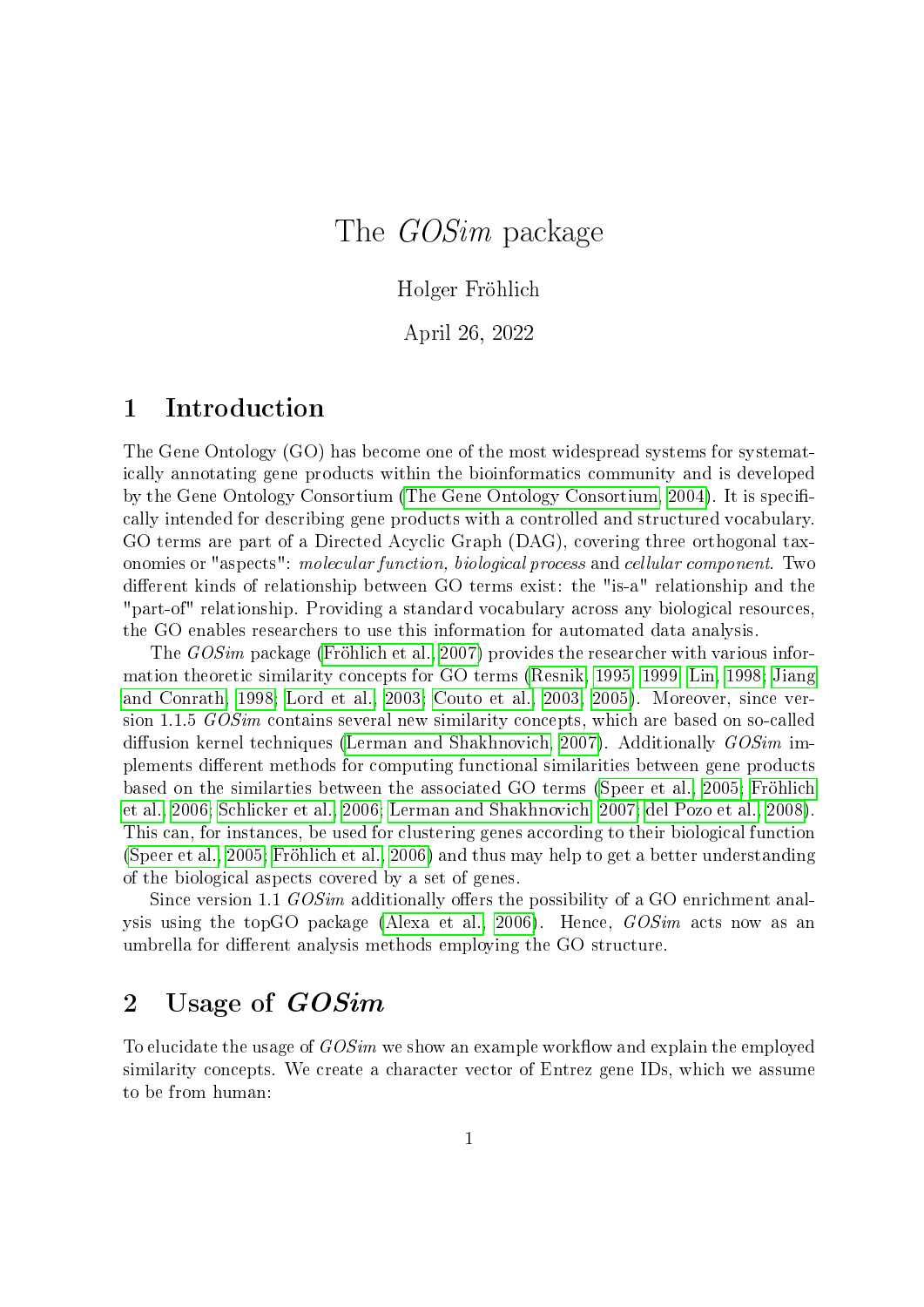> library(GOSim)

> genes=c("207","208","596","901","780","3169","9518","2852","26353","8614","7494")

Next we investigate the GO annotation within the current ontology (which is *biological* process by default):

> getGOInfo(genes)

|              | 207                                                                             | 208             | 596 | 901 | 780                                                                               |
|--------------|---------------------------------------------------------------------------------|-----------------|-----|-----|-----------------------------------------------------------------------------------|
| go_id        |                                                                                 |                 |     |     | character, 131 character, 33 character, 109 character, 3 character, 21            |
| Term         |                                                                                 |                 |     |     | character, 131 character, 33 character, 109 character, 3 character, 21            |
|              |                                                                                 |                 |     |     | Definition character, 131 character, 33 character, 109 character, 3 character, 21 |
| $_{\rm{IC}}$ | numeric, 131 numeric, 33 numeric, 109 numeric, 3 numeric, 21                    |                 |     |     |                                                                                   |
|              | 3169                                                                            | 9518 2852 26353 |     |     | -8614                                                                             |
| go_id        | character, 31 character, 13 character, 52 character, 2 character, 12            |                 |     |     |                                                                                   |
| Term         | character, 31 character, 13 character, 52 character, 2 character, 12            |                 |     |     |                                                                                   |
|              | Definition character, 31 character, 13 character, 52 character, 2 character, 12 |                 |     |     |                                                                                   |
| IC           | numeric, 31 numeric, 13 numeric, 52 numeric, 2 numeric, 12                      |                 |     |     |                                                                                   |
|              | 7494                                                                            |                 |     |     |                                                                                   |
| go_id        | character, 47                                                                   |                 |     |     |                                                                                   |
|              | Term character, 47                                                              |                 |     |     |                                                                                   |
|              | Definition character, 47                                                        |                 |     |     |                                                                                   |
| IC           | numeric, 47                                                                     |                 |     |     |                                                                                   |

## 2.1 Term Similarities

Let us examine the similarity of the GO terms for genes "8614" and "2852" in greater detail:

> getTermSim(c("GO:0007166","GO:0007267","GO:0007584","GO:0007165","GO:0007186"),met

|  |  | G0:0007166 G0:0007267 G0:0007584 G0:0007165 G0:0007186<br>G0:0007166  0.2628131  0.1806383  0.1266641  0.1945233  0.1945233<br>G0:0007267  0.1806383  0.3551639  0.0000000  0.1806383  0.1806383<br>$G0:0007584$ 0.1266641 0.0000000 0.5128961 0.1266641 0.1266641<br>G0:0007165  0.1945233  0.1806383  0.1266641  0.1945233  0.1945233<br>G0:0007186  0.1945233  0.1806383  0.1266641  0.1945233  0.4016432 |
|--|--|--------------------------------------------------------------------------------------------------------------------------------------------------------------------------------------------------------------------------------------------------------------------------------------------------------------------------------------------------------------------------------------------------------------|

This calculates Resnik's pairwise similarity between GO terms [\(Resnik, 1995,](#page-17-1) [1999\)](#page-17-2):

$$
sim(t, t') = IC_{ms}(t, t') := \max_{\hat{t} \in Pa(t, t')} IC(\hat{t})
$$
\n(1)

Here  $Pa(t, t')$  denotes the set of all common ancestors of GO terms  $t$  and  $t',$  while  $IC(t)$ denotes the information content of term  $t$ . It is defined as (e.g. [Lord et al.](#page-16-3)  $(2003)$ )

$$
IC(\hat{t}) = -\log P(\hat{t})
$$
\n(2)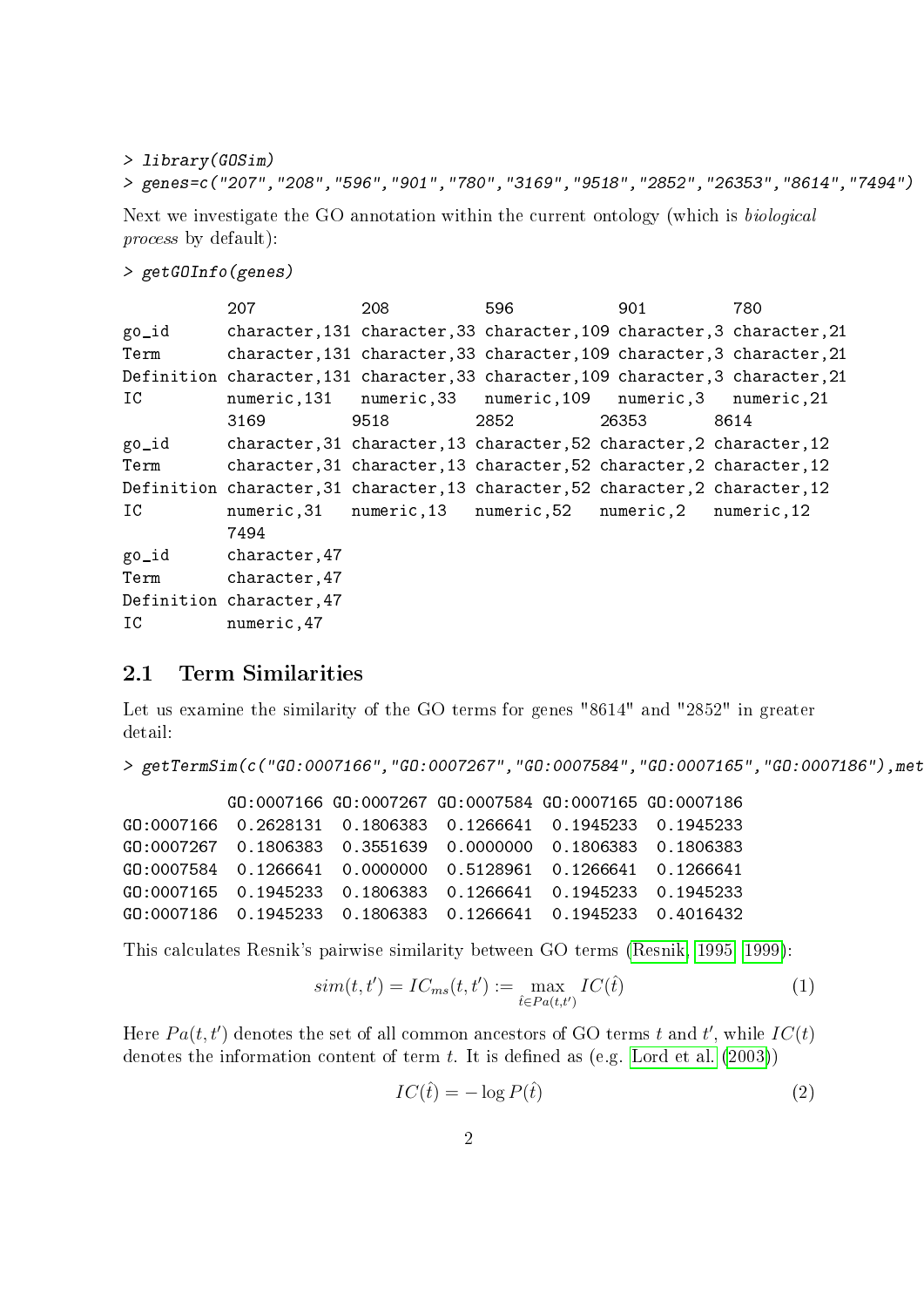i.e. as the negative logarithm of the probability of observing  $\hat{t}$ . The information content of each GO term is already precomputed for each ontology based on the empirical observation, how many times a specific GO term or any of its direct or indirect offsprings appear in the annotation of the GO with gene products. GOSim provides a normalized version of Resnik's similarity measure, which divides the information content of the minimum subsumber by the maximum information content of all GO terms, hence obtaining a number between 0 and 1.

```
> data("ICsBPhumanall")
> IC[c("GO:0007166","GO:0007267","GO:0007584","GO:0007165","GO:0007186")]
GO:0007166 GO:0007267 GO:0007584 GO:0007165 GO:0007186
 3.006413 4.062846 5.867200 2.225221 4.594539
```
This loads the information contents of all GO terms within "biological process". Likewise, the data files ICsMFhumanall and ICsCChumanall contain the information contents of all GO terms within "molecular function" and "cellular component" for human. Since GOSim version 1.1.4.0 the information content of GO terms relies on the mapping of primary gene IDs (mainly Entrez) to GO terms provided by the libraries org.Dm.eg.db  $(fly)$ , org.Hs.eg.db (human), org.Mm.eg.db (mouse), etc. Additionally, it is possible to pass a user provided mapping via the function setEvidenceLevel. Please refer to the manual pages for details. If only GO terms having certain evidence codes should be considered, one must explicitely calculate the corresponding information contents in the function calcICs. Again, more information on this function can be found in the manual pages.

To continue our example from above, let us also calculate Jiang and Conrath's pairwise similarity between GO terms, which is the default, for compairson reasons [\(Jiang](#page-16-2) [and Conrath, 1998\)](#page-16-2):

```
> getTermSim(c("GO:0007166","GO:0007267","GO:0007584","GO:0007165","GO:0007186"),verbose=FALSE)
```

|  | G0:0007166 G0:0007267 G0:0007584 G0:0007165 G0:0007186                 |  |
|--|------------------------------------------------------------------------|--|
|  | G0:0007166  0.9505312  0.5105747  0.2498911  0.7587689  0.5222505      |  |
|  | G0:0007267  0.5105747  0.9828000  0.0000000  0.5740054  0.4169139      |  |
|  | G0:0007584   0.2498911   0.0000000   0.9971692   0.2740140   0.2119568 |  |
|  | G0:0007165  0.7587689  0.5740054  0.2740140  0.8919565  0.5820734      |  |
|  | G0:0007186  0.5222505  0.4169139  0.2119568  0.5820734  0.9898931      |  |

Jiang and Conrath's similarity measure is defined as

$$
sim(t, t') = 1 - \min(1, IC(t) - 2IC_{ms}(t, t') + IC(t'))
$$
\n(3)

i.e. the similarity between  $t$  and  $t'$  is 0, if their normalized distance is at least 1.

Likewise, we can also compute Lin's pairwise similarity between GO terms [\(Lin,](#page-16-1) [1998\)](#page-16-1):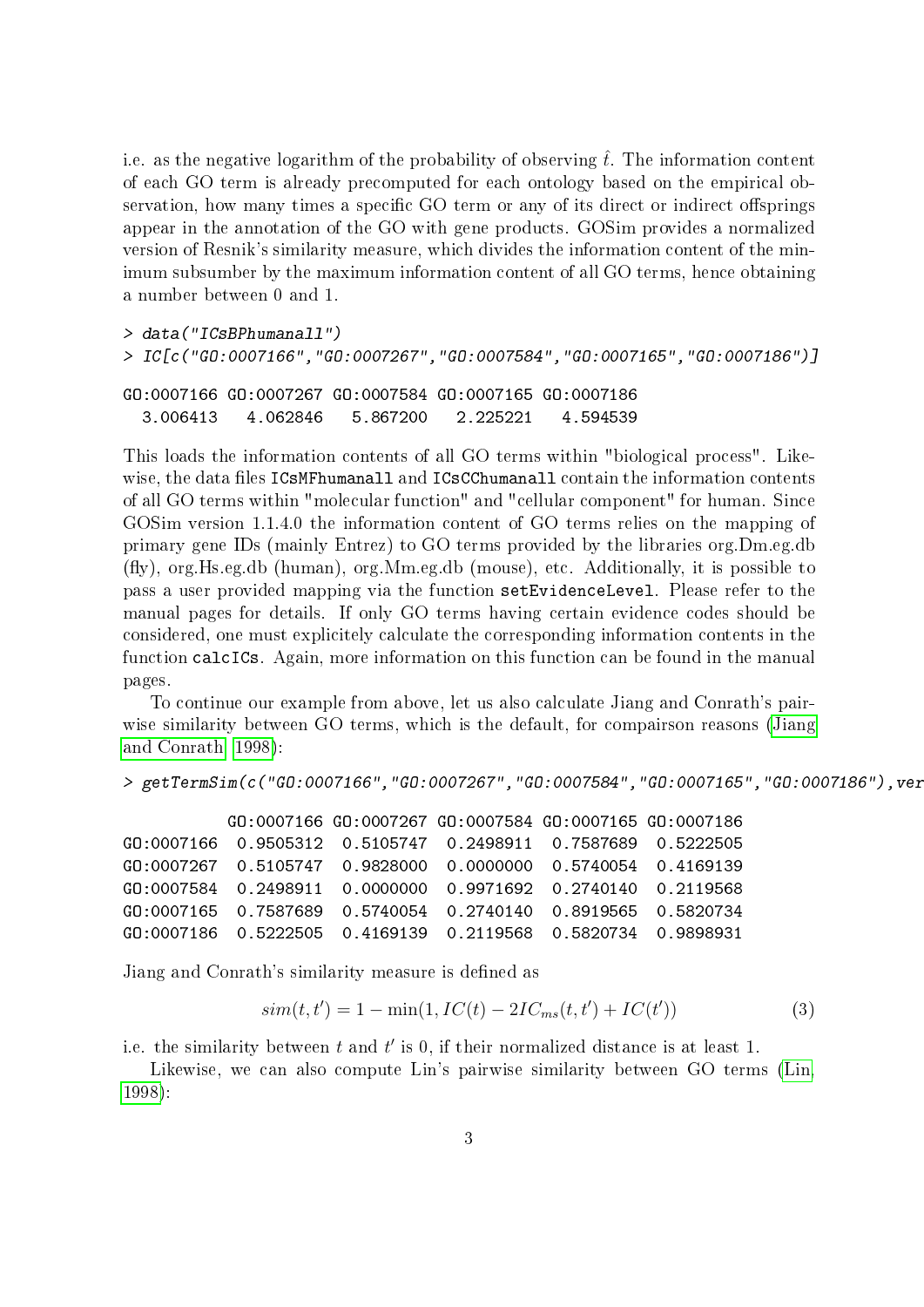> getTermSim(c("GO:0007166","GO:0007267","GO:0007584","GO:0007165","GO:0007186"),met

GO:0007166 GO:0007267 GO:0007584 GO:0007165 GO:0007186 GO:0007166 1.0000000 0.5846115 0.3265762 0.8506792 0.5855112 GO:0007267 0.5846115 1.0000000 0.0000000 0.6572401 0.4773693 GO:0007584 0.3265762 0.0000000 1.0000000 0.3581018 0.2770009 GO:0007165 0.8506792 0.6572401 0.3581018 1.0000000 0.6525805 GO:0007186 0.5855112 0.4773693 0.2770009 0.6525805 1.0000000

It is defined as:

<span id="page-3-0"></span>
$$
sim(t, t') = \frac{2IC_{ms}(t, t')}{IC(t) + IC(t')}
$$
\n
$$
(4)
$$

Resnik's, Jiang-Conraths's and Lin's term similarities all refer to  $IC_{ms}(t, t')$ , the information content of the minimum subsumer of  $t$  and  $t'$ , i.e. of the lowest common ancestor in the hierarchy. For illustration let us plot the GO graph with leaves GO:0007166 and GO:0007267 and let us compute their minimum subsumer (see Fig. ??):

- > library(igraph) > G = getGOGraph(c("GO:0007166","GO:0007267"))  $>$  G2 = igraph.from.graphNEL(G)
- > plot(G2, vertex.label=V(G2)\$name)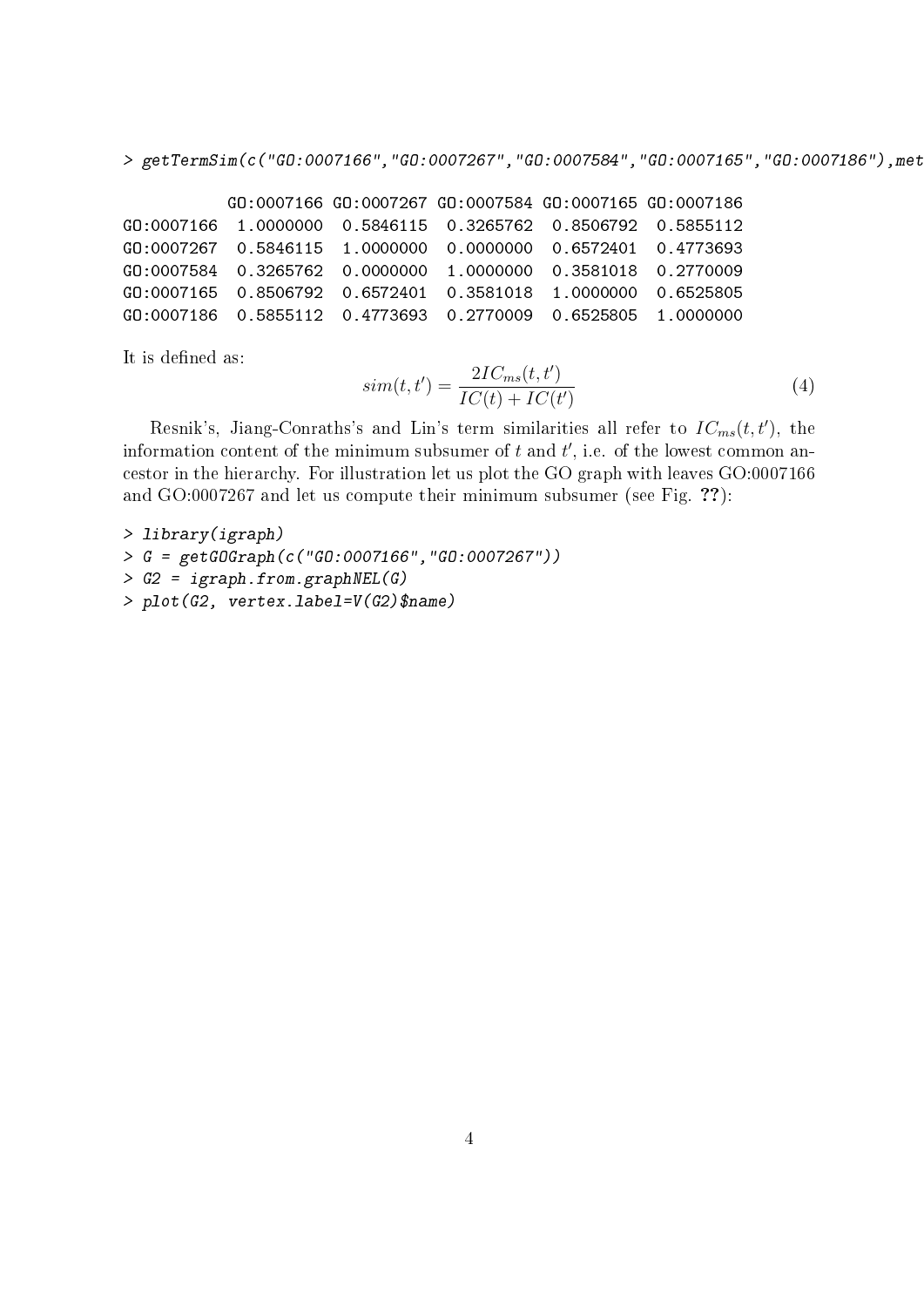

> getMinimumSubsumer("GO:0007166","GO:0007267")

[1] "GO:0023052"

In contrast to the above defined similarity measures Couto et al. [\(Couto et al., 2005\)](#page-16-5) introduced a concept, which is not based on the minimum subsumer, but on the set of all disjunctive common ancestors. Roughly speaking, the idea is not to consider the common ancestor having the highest information content only, but also others, if they are somehow "separate" from each other, i.e. there exists a path to  $t$  or to  $t'$  not passing any other of the disjunctive common ancestors.

> getDisjCommAnc("GO:0007166","GO:0007267")

[1] "GO:0007154" "GO:0009987" "GO:0023052"

In this case the set of disjunctive common ancestors consists of the minimum subsumer, GO:0007154, and its parent, GO:0009987, because from both there exists a path to GO:0007166 not passing any other disjunctive common ancestor(see Fig. ??).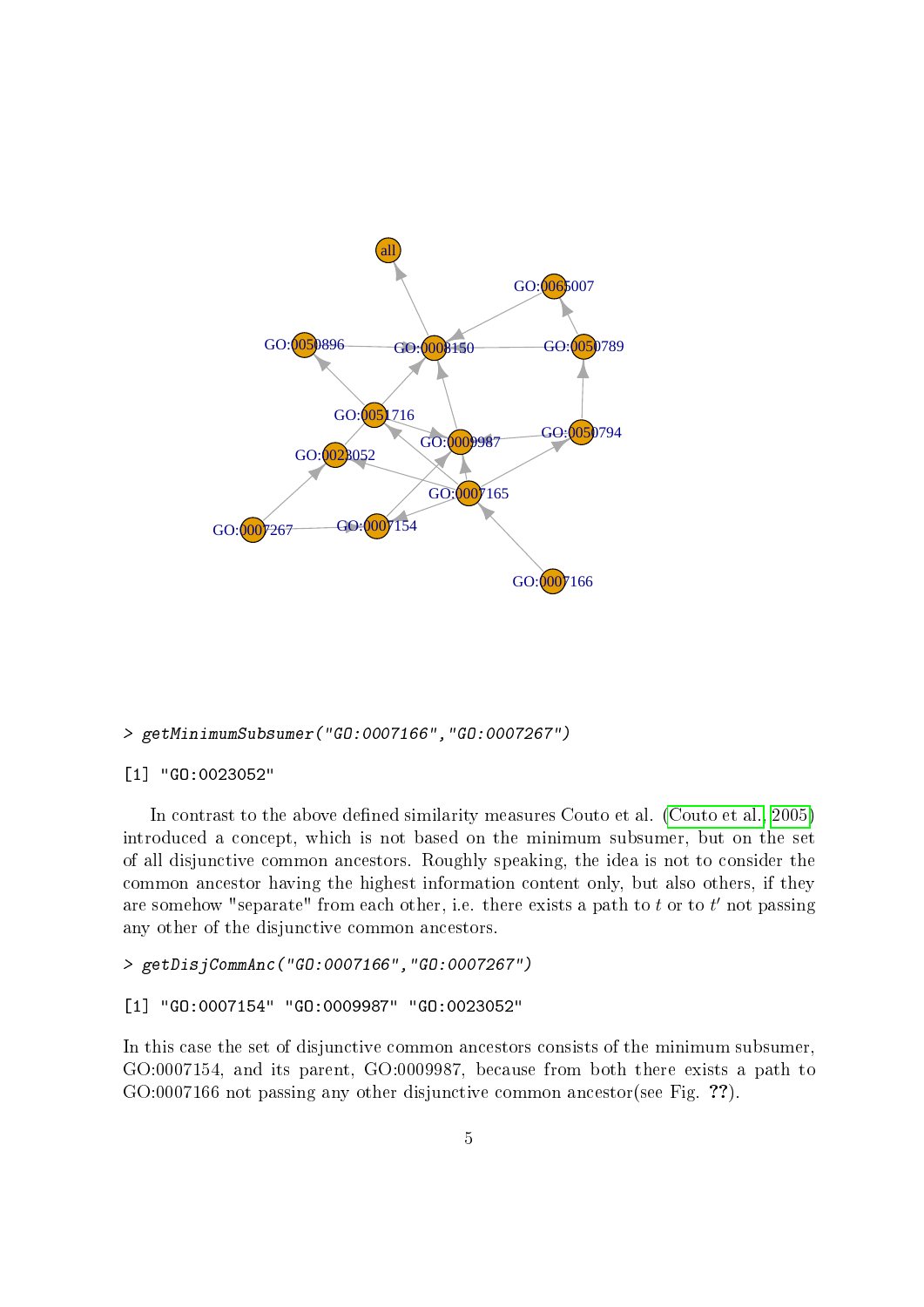Based on the notion of disjunctive common ancestors Resnik's similarity concept can be extended by defining:

$$
sim(t, t') = IC_{share}(t, t') = \frac{1}{|DisjCommAnc|} \sum_{t \in DisjCommAnc} IC(t)
$$
 (5)

Likewise, Jiang-Conraths's and Lin's measures can be extended as well by replacing  $IC_{ms}(t, t')$  by  $IC_{share}(t, t').$ 

> getTermSim(c("GO:0007166","GO:0007267"),method="CoutoResnik",verbose=FALSE)

|            | GO:0007166 GO:0007267 |          |
|------------|-----------------------|----------|
| GO:0007166 | 3.006413              | 1.507568 |
| GO:0007267 | 1.507568              | 4.062846 |

Finally, it should be mentioned that also the depth and density enriched term simi-larity by Couto et al. [\(Couto et al., 2003\)](#page-16-4) has been integrated into  $GOSim$ :

```
> setEnrichmentFactors(alpha=0.5,beta=0.3)
```
> getTermSim(c("GO:0007166","GO:0007267"),method="CoutoEnriched",verbose=FALSE)

|            |          | GO:0007166 GO:0007267 |
|------------|----------|-----------------------|
| GO:0007166 | 9.038517 | 0.00000               |
| GO:0007267 | 0.000000 | 16.50672              |

Since version 1.1.5 GOSim contains several new similarity concepts, which are based on so-called diffusion kernel techniques [\(Lerman and Shakhnovich, 2007\)](#page-16-6) rather than on the information theoretic ideas presented before. For using these similarity measures it is necessary to pre-compute a diffusion kernel on the Gene Ontology graph via calc.diffusion.kernel. This will take some time and result in a kernel/similarity matrix that is stored in a file called e.g. 'diffKernelpowerBPhumanall.rda' (meaning matrix power diffusion kernel for ontology BP in human using all evidence codes) in the current working directory. Once the kernel is created, it has to be loaded into the environment first load.diffusion.kernel. Afterwards GO term similarities can be computed via function getTermSim. Please check the manual pages for details.

Since version 1.2 GOSim also contains Schlicker et al.'s GO term similarity measure [\(Schlicker et al., 2006\)](#page-17-4), which is an adaption of Lin's similarity measure. Moreover, the graph information content similarity by Pesquita et al. has been implemented [\(Pesquita](#page-17-5) [et al., 2007\)](#page-17-5).

> getTermSim(c("GO:0007166","GO:0007267","GO:0007584","GO:0007165","GO:0007186"),met

|  | GO:0007166 GO:0007267 GO:0007584 GO:0007165 GO:0007186            |  |
|--|-------------------------------------------------------------------|--|
|  | G0:0007166  0.9505312  0.5105747  0.2498911  0.7587689  0.5222505 |  |
|  | G0:0007267  0.5105747  0.9828000  0.0000000  0.5740054  0.4169139 |  |
|  | G0:0007584  0.2498911  0.0000000  0.9971692  0.2740140  0.2119568 |  |
|  | G0:0007165  0.7587689  0.5740054  0.2740140  0.8919565  0.5820734 |  |
|  | G0:0007186  0.5222505  0.4169139  0.2119568  0.5820734  0.9898931 |  |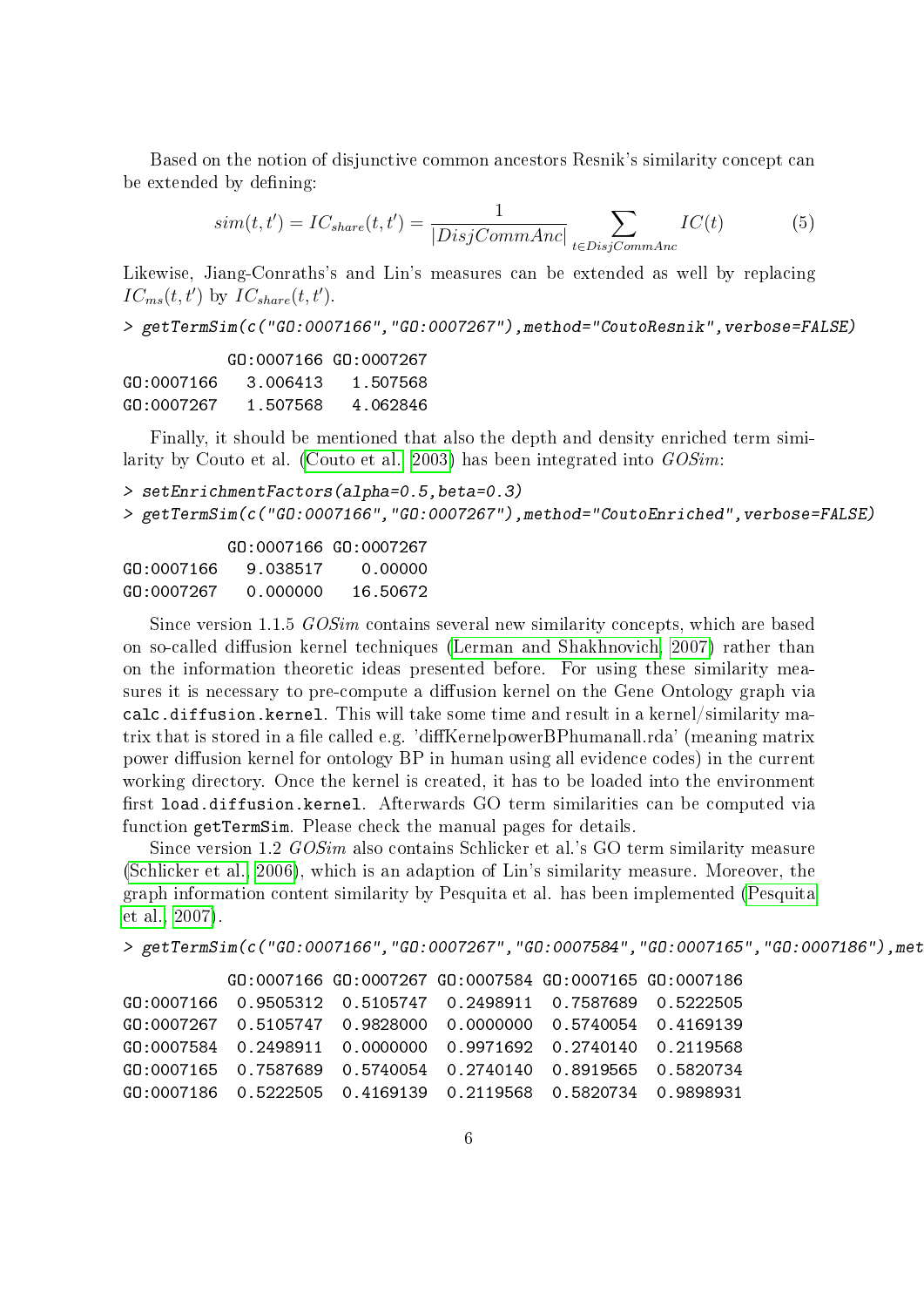### 2.2 Functional Gene Similarities

The special strength of  $GOSim$  lies in the possibility not only to calculate similarities for individual GO terms, but also for genes based on their complete GO anntation. Since GOSim version 1.1.5 for this purpose the following ideas have been implemented:

- 1. Maximum [\(Couto et al., 2003\)](#page-16-4) and average pairwise GO term similarity
- 2. Average of best matching GO term similarities [\(Schlicker et al., 2006\)](#page-17-4).
- 3. Computation of a so-called optimal assignment of terms from one gene to those of another one [\(Fröhlich et al., 2006\)](#page-16-7).
- 4. Similarity derived from Hausdorff distances between sets [\(del Pozo et al., 2008\)](#page-16-8).
- 5. Embedding of each gene into a feature space: [\(Speer et al., 2005;](#page-17-3) [Fröhlich et al.,](#page-16-7) [2006\)](#page-16-7) proposed to dene feature vectors by a gene's maximum GO term similarity to certain prototype genes. More simple (but probably also less accurate), [\(Mistry and Pavlidis, 2008\)](#page-17-6) recently proposed to represent each gene by a feature vector describing the presence/absence of all GO terms. The absence of each GO term is additionally weighted by its information content. Within a feature space gene functional similarities naturally arise as dot products between feature vectors. These dot products can be understood as so-called kernel functions [\(Schölkopf and](#page-17-7) [Smola, 2002\)](#page-17-7), as used in e.g. Support Vector Machines [\(Cortes and Vapnik, 1995\)](#page-16-10). Depending on the choice of later normalization (see below) one can arrive at the cosine similarity  $(Eq. 6)$  $(Eq. 6)$ , at the Tanimoto coefficient  $(Eq. 7)$  $(Eq. 7)$  or at a measure similiar to Lin's one  $(Eq. 8, Eq. 4)$  $(Eq. 8, Eq. 4)$  $(Eq. 8, Eq. 4)$  $(Eq. 8, Eq. 4)$ .

#### 2.2.1 Normalization of Similarities

Often, people want to normalize similarities, e.g. on the interval  $[0, 1]$ , for better interpretation. To do so, we can perform the transformation

<span id="page-6-0"></span>
$$
sim_{gene}(g, g') \leftarrow \frac{sim_{gene}(g, g')}{\sqrt{sim_{gene}(g, g)sim_{gene}(g', g')}}
$$
 (6)

Provided  $sim_{gene} \geq 0$ , the consequence will be a similarity of 1 for g with itself and between 0 and 1 for  $q$  with any other gene. In case of a feature space embedding this transformation is equivalent to computing the cosine similarity between two feature vectors.

Another possibility is to use Lin's normalization (see Eq. [4\)](#page-3-0):

<span id="page-6-1"></span>
$$
sim_{gene}(g, g') \leftarrow \frac{2sim_{gene}(g, g')}{sim_{gene}(g, g) + sim_{gene}(g', g')} \tag{7}
$$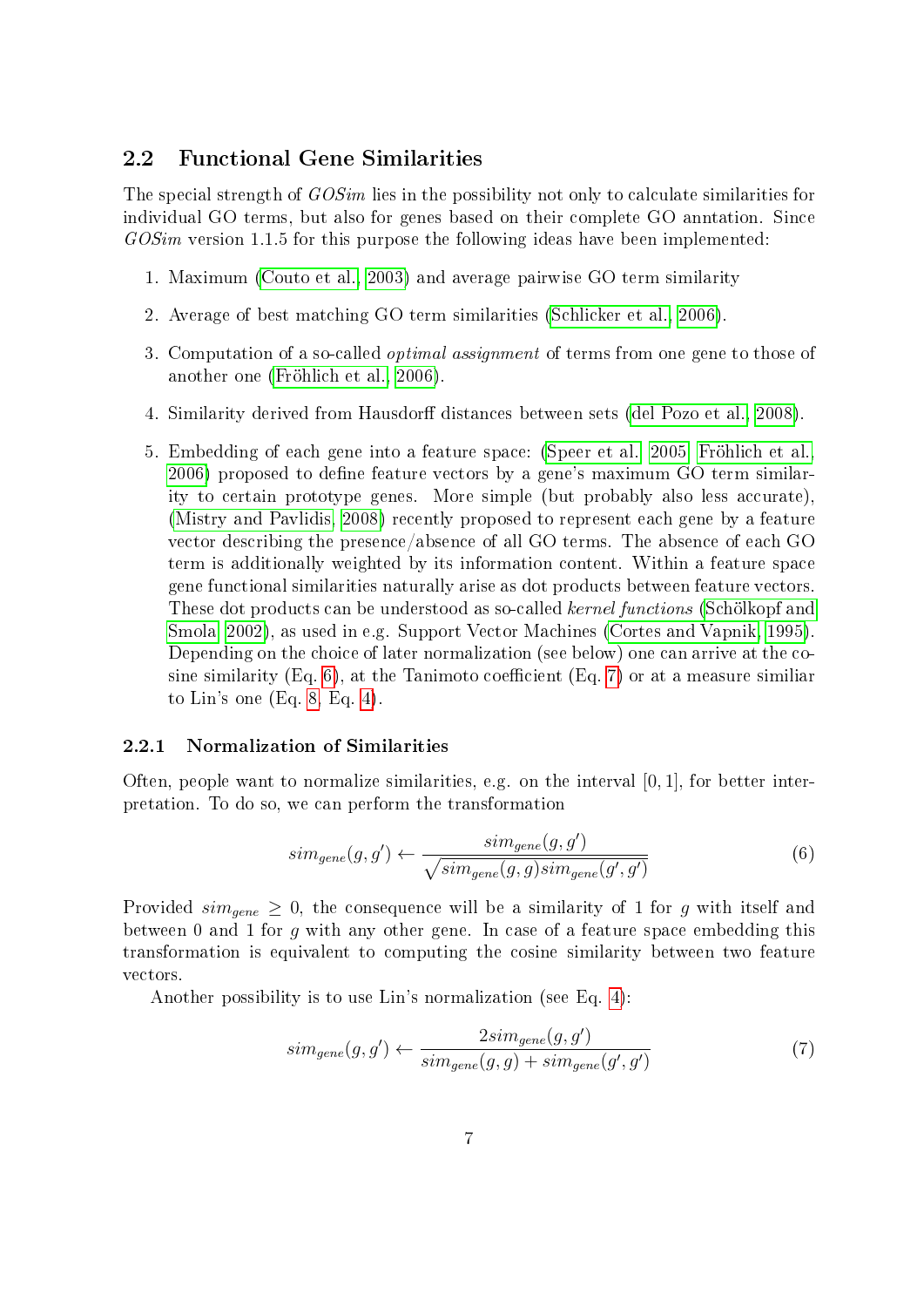Furthermore, one can use a normalization in the spirit of the Tanimoto coefficient:

<span id="page-7-0"></span>
$$
sim_{gene}(g, g') \leftarrow \frac{sim_{gene}(g, g')}{sim_{gene}(g, g) + sim_{gene}(g', g') - sim_{gene}(g, g')} \tag{8}
$$

In case of a feature space embedding the transformation corresponds exactly to the Tanimoto coefficient betweem two feature vectors.

We now give a more detailed overview over the different similarity concepts mentioned above.

#### 2.2.2 Maximum and Average Pairwise GO Term Similarity

The idea of the maximum pairwise GO term similarity is straight forward. Given two genes  $g$  and  $g'$  annotated with GO terms  $t_1, ..., t_n$  and  $t'_1, ..., t'_m$  we define the functional similarity between between  $g$  and  $g'$  as

$$
sim_{gene}(g, g') = \max_{\begin{array}{l} i = 1, ..., n \\ j = 1, ..., m \end{array}} sim(t_i, t'_j)
$$
(9)

where sim is some similarity measure to compare GO terms  $t_i$  and  $t'_j$ . This idea is, for instance, realized in FuSSiMeg [\(Couto et al., 2003\)](#page-16-4). Instead of computing the maximum pairwise GO term similarity one may also take the average here.

#### 2.2.3 Average of Best Matching GO Term Similarities

The idea of this approach [\(Schlicker et al., 2006\)](#page-17-4) is to assign each GO term  $t_i$  occuring in gene  $g$  to its best matching partner  $t'_{\pi i}$  in gene  $g'$ . Hence multiple GO terms from gene  $g$ can be assigned to one GO term from gene  $g'$ . A similarity score is computed by taking the average similarity of assigned GO terms. Since, however, genes can have an unequal number of GO terms the result depends on whether GO terms of gene  $q$  are assigned to those of gene  $g'$  or vice versa. Hence, in [Schlicker et al.](#page-17-4) [\(2006\)](#page-17-4) it was proposed to either take the maximum or the average of both similarity scores. Both strategies are implemented in GOSim.

#### 2.2.4 Optimal Assignment Gene Similarities

To elucidate the idea of the optimal assignment [\(Fröhlich et al., 2006\)](#page-16-7), consider the GO terms associated with gene "8614" on one hand and gene "2852" on the other hand:

> getGOInfo(c("8614","2852"))

|       | 8614                                   | 2852                        |
|-------|----------------------------------------|-----------------------------|
| go_id |                                        | character, 12 character, 52 |
| Term  |                                        | character, 12 character, 52 |
|       | Definition character, 12 character, 52 |                             |
| TC.   | numeric, 12 numeric, 52                |                             |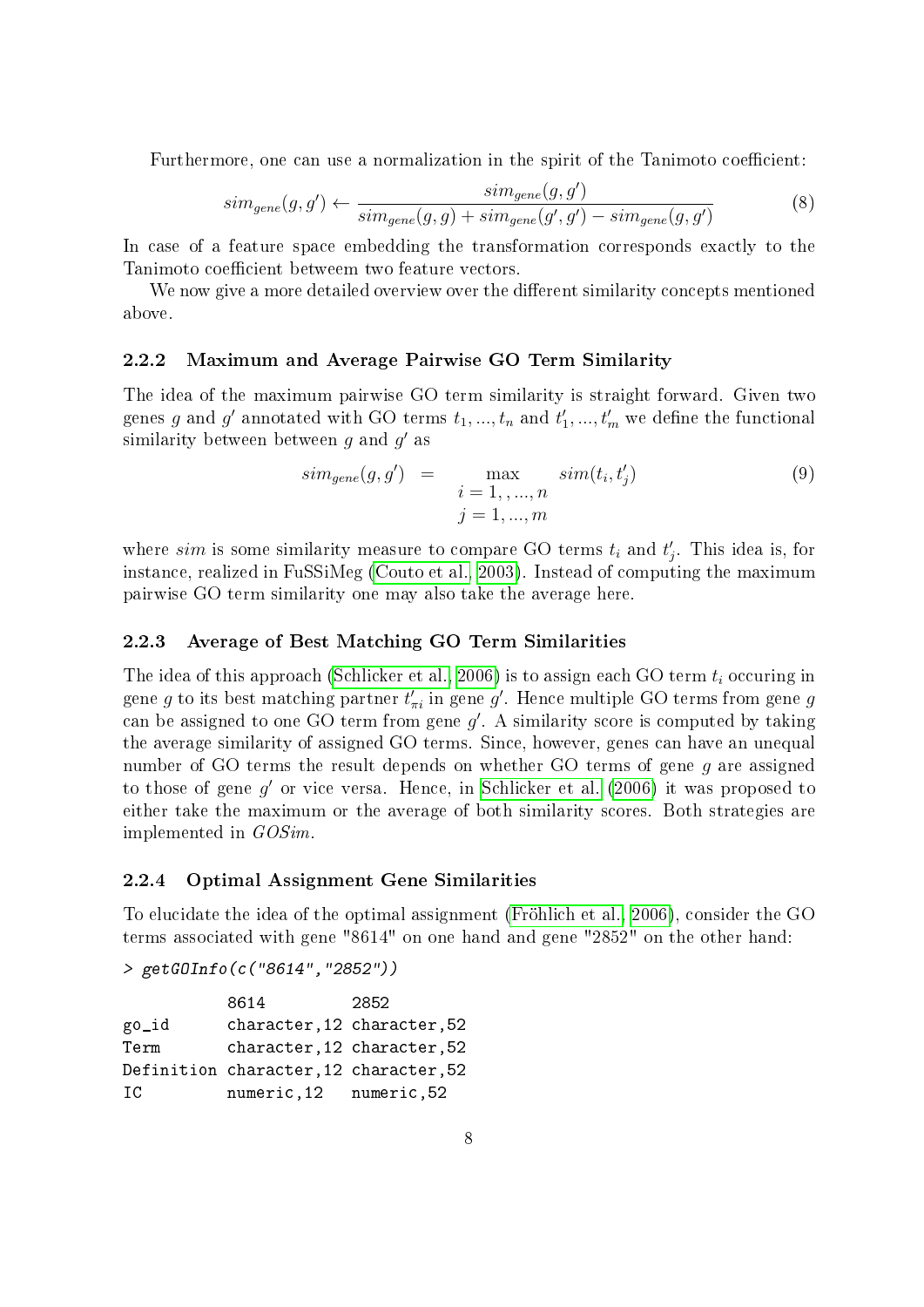Given a similarity concept sim to compare individual GO terms, the idea is now to assign each term of the gene having fewer annotation to exactly one term of the other gene such that the overall similarity is maximized. More formally the optimal assignment problem can be stated as follows: Let  $\pi$  be some permutation of either an *n*-subset of natural numbers  $\{1, ..., m\}$  or an m-subset of natural numbers  $\{1, ..., n\}$  (this will be clear from context). Then we are looking for the quantity

<span id="page-8-0"></span>
$$
sim_{gene}(g, g') = \begin{cases} \max_{\pi} \sum_{i=1}^{n} sim(t_i, t'_{\pi(i)}) & \text{if } m > n \\ \max_{\pi} \sum_{j=1}^{m} sim(t_{\pi(j)}, t'_{j}) & \text{otherwise} \end{cases}
$$
(10)

The computation of [\(10\)](#page-8-0) corresponds to the solution of the classical maximum weighted bipartite matching (optimal assignment) problem in graph theory and can be carried out in  $O(\max(n,m)^3)$  time [\(Mehlhorn and Näher, 1999\)](#page-17-8). To prevent that larger lists of terms automatically achieve a higher similarity we may further  $sim_{gene}$  divide [10](#page-8-0) by  $max(m, n)$ .

In our example, using Lin's GO term similarity measure the following assignments yielding a corresponding similarity matrix are found:

```
> getGeneSim(c("8614","2852"),similarity="OA",similarityTerm="Lin",avg=FALSE, verbos
filtering out genes not mapping to the currently set GO category \dots ===> list of 2
          8614 2852
8614 1.0000000 0.3234425
2852 0.3234425 1.0000000
```
Note the difference to a gene similarity that is just based on the maximum GO term similarity and to a gene similarity that is based on the average of best matching GO terms:

```
> getGeneSim(c("8614","2852"),similarity="max",similarityTerm="Lin",verbose=FALSE)
filtering out genes not mapping to the currently set GO category \dots ===> list of 2
          8614 2852
8614 1.0000000 0.9340789
2852 0.9340789 1.0000000
> getGeneSim(c("8614","2852"),similarity="funSimMax",similarityTerm="Lin",verbose=FA
filtering out genes not mapping to the currently set GO category \dots ===> list of 2
          8614 2852
8614 1.0000000 0.6676739
```
2852 0.6676739 1.0000000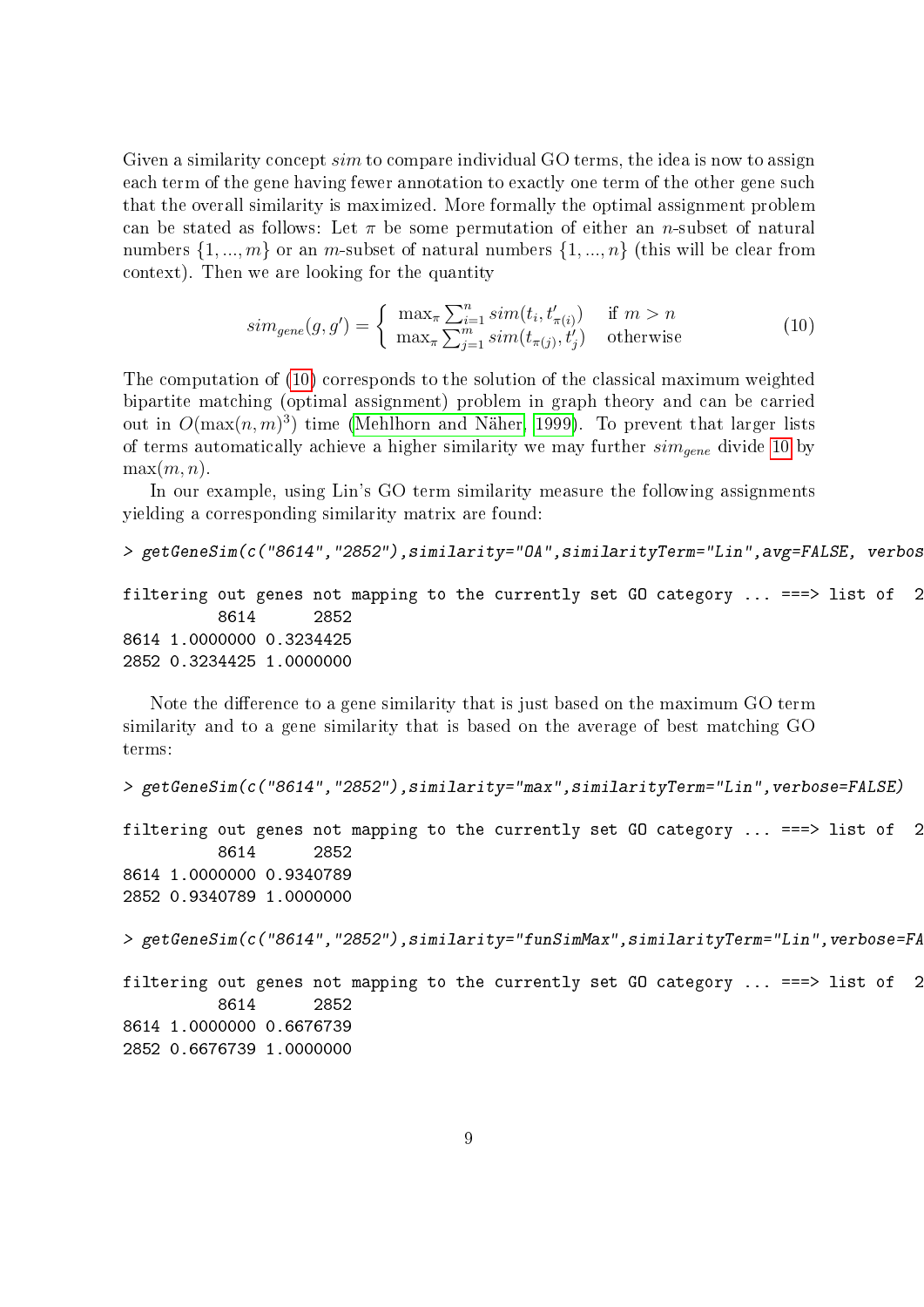#### 2.2.5 Gene Similarities In the Spirit of Hausdorff Metrics

Hausdorff metrics are a general concept for measuring distances between compact subsets of a metric space. Let X and Y be the two sets of GO terms associated to genes  $g$  and g', and let  $d(t, t')$  denote the distanc between GO terms t and t'. Then the Hausdorff distance  $X$  and  $Y$  is defined as

$$
d_{Hausdorff}(X,Y) = \max\{\sup_{t \in X} \inf_{t' \in Y} d(t,t'), \sup_{t' \in Y} \inf_{t \in X} d(t,t')\} \tag{11}
$$

Using Hausdorff metrics for measuring gene functional distances was proposed in [del](#page-16-8) [Pozo et al.](#page-16-8) [\(2008\)](#page-16-8). We translate the idea to define a similarity measure between  $g$  and  $g'$  (see the difference to previous GOSim versions):

$$
sim_{gene}(g, g') = \exp(-d_{Hausdorff}(g, g')) \tag{12}
$$

> getGeneSim(c("8614","2852"),similarity="hausdorff",similarityTerm="Lin",verbose=FA

filtering out genes not mapping to the currently set GO category  $\dots$  ===> list of 2 8614 2852 8614 1.0000000 0.9873622 2852 0.9873622 1.0000000

#### 2.2.6 Feature Space Embedding of Gene Products

The Simple Approach [Mistry and Pavlidis](#page-17-6) [\(2008\)](#page-17-6) proposed to represent each gene by a feature vector describing the presence/absence of all GO terms. The absence of each GO term is additionally weighted by its information content. In the feature space similarities arise as dot products. Hence, the similarity between two GO terms  $t$  and  $t'$  is implicitly defined as the product of their information content values, hence igoring the exact DAG structure of the Gene Ontology as employed by the GO term similarity measures explained in the beginning of this document.

```
> getGeneSim(c("8614","2852"),similarity="dot",method="Tanimoto", verbose=FALSE)
```
filtering out genes not mapping to the currently set GO category  $\dots$  ===> list of 2 8614 2852 8614 1 NaN 2852 NaN 1

This will calculate the Tanimoto coefficient between feature vectors as a similarity measure. It is possible to retrieve the feature vectors via:

```
> features = getGeneFeatures(c("8614","2852"))
```
filtering out genes not mapping to the currently set GO category  $\dots$  ===> list of 2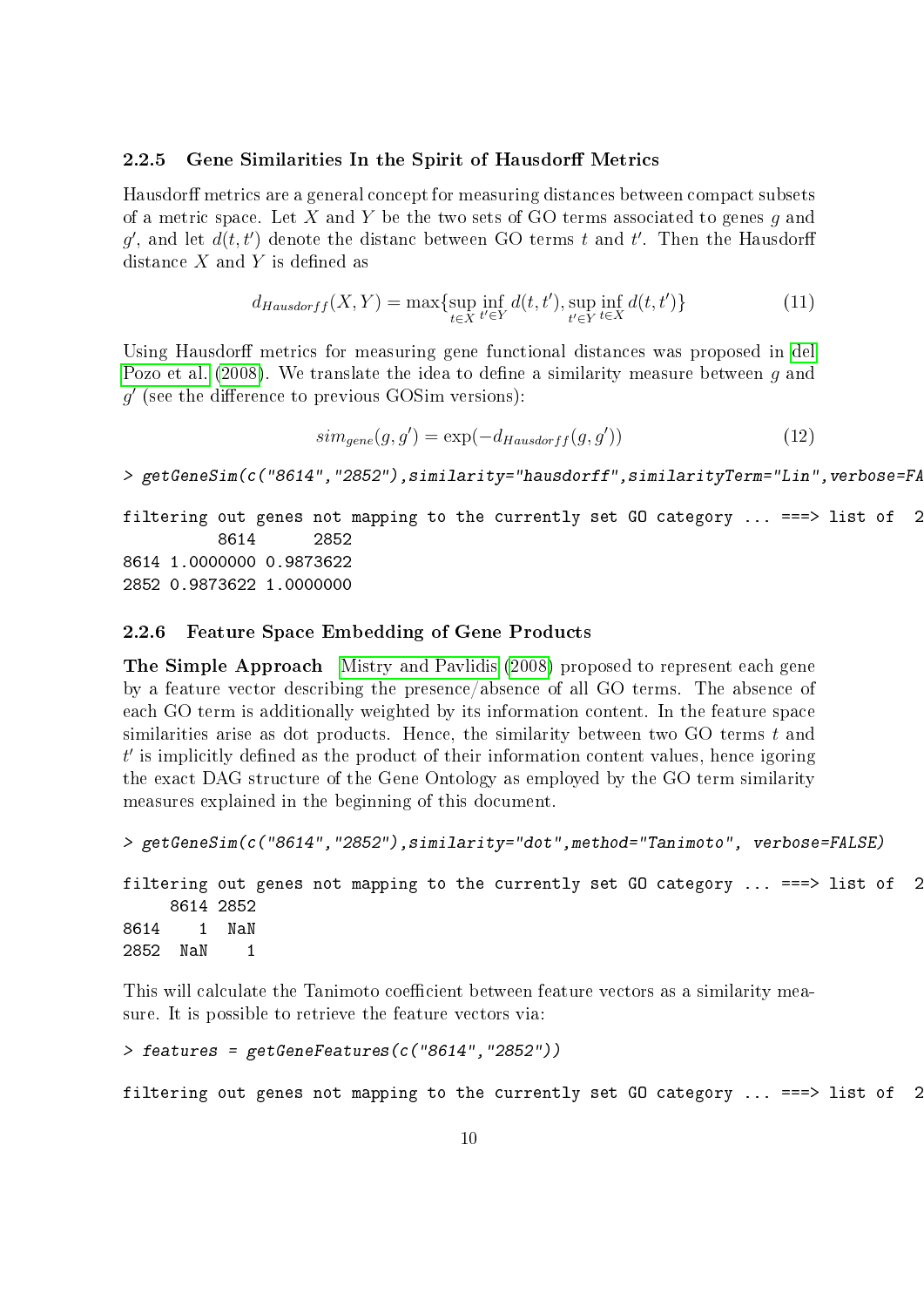Embeddings via GO Term Similarities to Prototype Genes This approach is due to [Speer et al.](#page-17-3) [\(2005\)](#page-17-3); [Fröhlich et al.](#page-16-7) [\(2006\)](#page-16-7). The idea is to define a feature vector for each gene by its pairwise GO term similarity to certain prototype genes, i.e. the prototype genes form a (nonorthogonal) basis, and each gene is defined relative to this basis. The prototype genes can eithed be defined a priori or one can use one of the heuristics implemented in the function selectPrototypes. The default behavior is to select the 250 best annotated genes, i.e. which have been annotated with GO terms most often, but here we just use 3 for computational reasons:

#### > proto = selectPrototypes(n=3,verbose=FALSE)

We now calculate for each gene g feature vectors  $\phi(g)$  by using their similarity to all prototypes  $p_1, ..., p_n$ :

$$
\phi(g) = (sim'(g, p_1), ..., sim'(g, p_n))^T
$$
\n(13)

Here  $sim'$  by default is the maximum pairwise GO term similarity. Alternatively, one can use other similarity measures for  $sim'$  as well. These similarity measures can by itself again be combined with arbitrary GO term similarity concepts. The default is the Jiang-Conrath term similarity.

Because the feature vectors are very high-dimensional we usually perform a principal component analysis (PCA) to project the data into a lower dimensional subspace. The results are not shown here due to long computation time.

### > PHI = getGeneFeaturesPrototypes(genes,prototypes=proto, verbose=FALSE)

This uses the above define prototypes to calculate feature vectors and performs a PCA afterwards. The number of principal components is chosen such that at least 95% of the total variance in feature space can be explained (this is a relatively conservatve criterion).

We can now plot our genes in the space spanned by the first  $2$  principal components to get an impression of the relative "position" of the genes to each other in the feature space (see Fig. ??). The feature vectors are normalized to Euclidian norm 1 by default:

```
> x=seq(min(PHI$features[,1]),max(PHI$features[,1]),length.out=100)
```

```
> y=seq(min(PHI$features[,2]),max(PHI$features[,2]),length.out=100)
```

```
> plot(x,y,xlab="principal component 1",ylab="principal component 2",type="n")
```
> text(PHI\$features[,1],PHI\$features[,2],labels=genes)

Finally, we can directly calculate the similarities of the genes to each other, this time using the Resnik's GO term similarity concept. These similarities may then be used to cluster genes with respect to their function:

```
> sim = getGeneSimPrototypes(genes[1:3],prototypes=proto,similarityTerm="Resnik",ver
> h=hclust(as.dist(1-sim$similarity),"average")
> plot(h, xlab="")
```
This produces a hierarchical clustering of all genes using average linkage clustering (see Fig. [2\)](#page-11-0).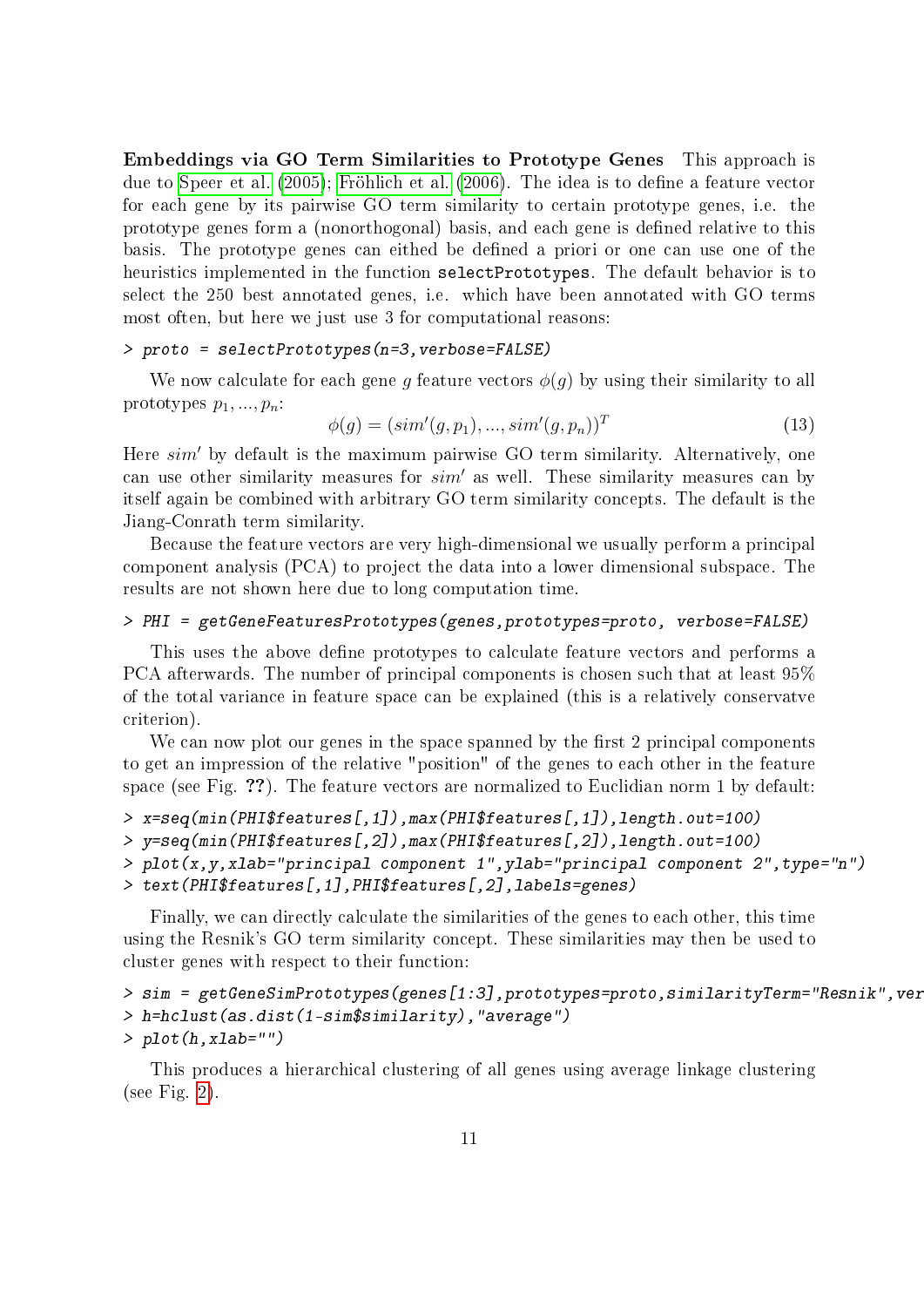

Figure 1: Embedding of genes into feature space spanned by the first 2 principal components



<span id="page-11-0"></span>Figure 2: Possible functional clustering of the genes using Ward's method.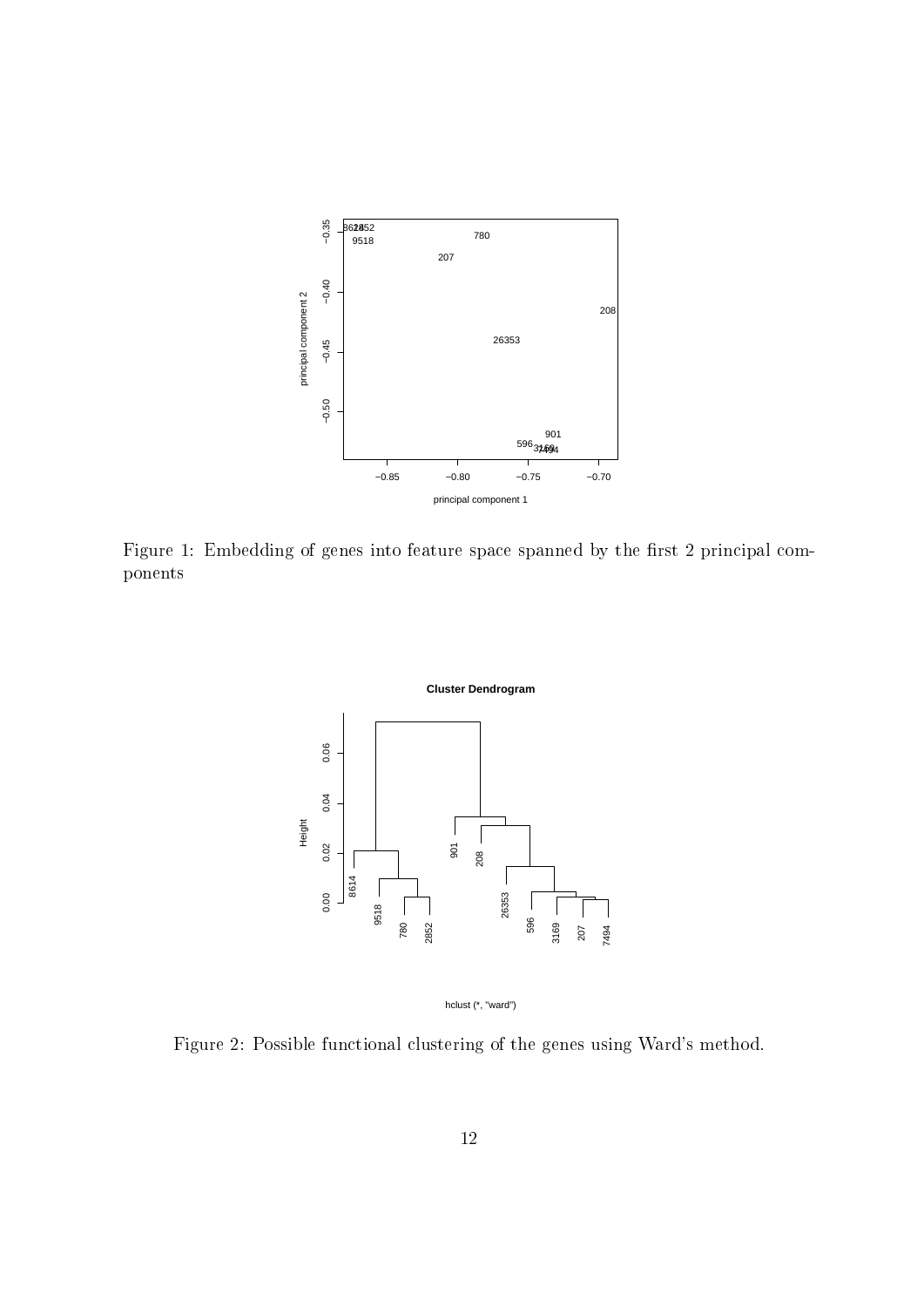

<span id="page-12-0"></span>Figure 3: Silhouette plot of a possible given grouping of genes.

#### 2.2.7 Combination of Similarities from Different Ontologies

It should be mentioned that up to now all similarity computations were performed within the ontology "biological process". One could imagine to combine functional similarities between gene products with regard to different taxonomies. An obvious way for doing so would be to consider the sum of the respective similarities:

$$
sim_{total}(g, g') = sim_{Ontology1}(g, g') + sim_{Ontology2}(g, g') \tag{14}
$$

Of course, one could also use a weighted averaging scheme here, if desired.

## 2.3 Cluster Evaluations

GOSim has the possibility to evaluate a given clustering of genes or terms by means of their GO similarities. Supposed, based on other experiments (e.g. microarry), we have decided to put genes "8614", "9518", "780", "2852" in one group, genes "3169", "207", "7494", "596" in a second and the rest in a third group. Then we can ask ourselves, how similar these groups are with respect to their GO annotations:

### $>$  ev = evaluateClustering( $c(2,3,2,3,1,2,1,1,3,1,2)$ , sim\$similarity) > plot(ev\$clustersil,main="")

A good indiciation of the clustering qualitiy can be obtained by looking at the cluster silhouettes [\(Rousseeuw, 1987\)](#page-17-9) (see Fig. [3\)](#page-12-0). This shows that clusters 1 and 2 are relatively homogenous with respect to the functional similarity of the genes contained in it, while the genes in cluster 3 are more dissimilar.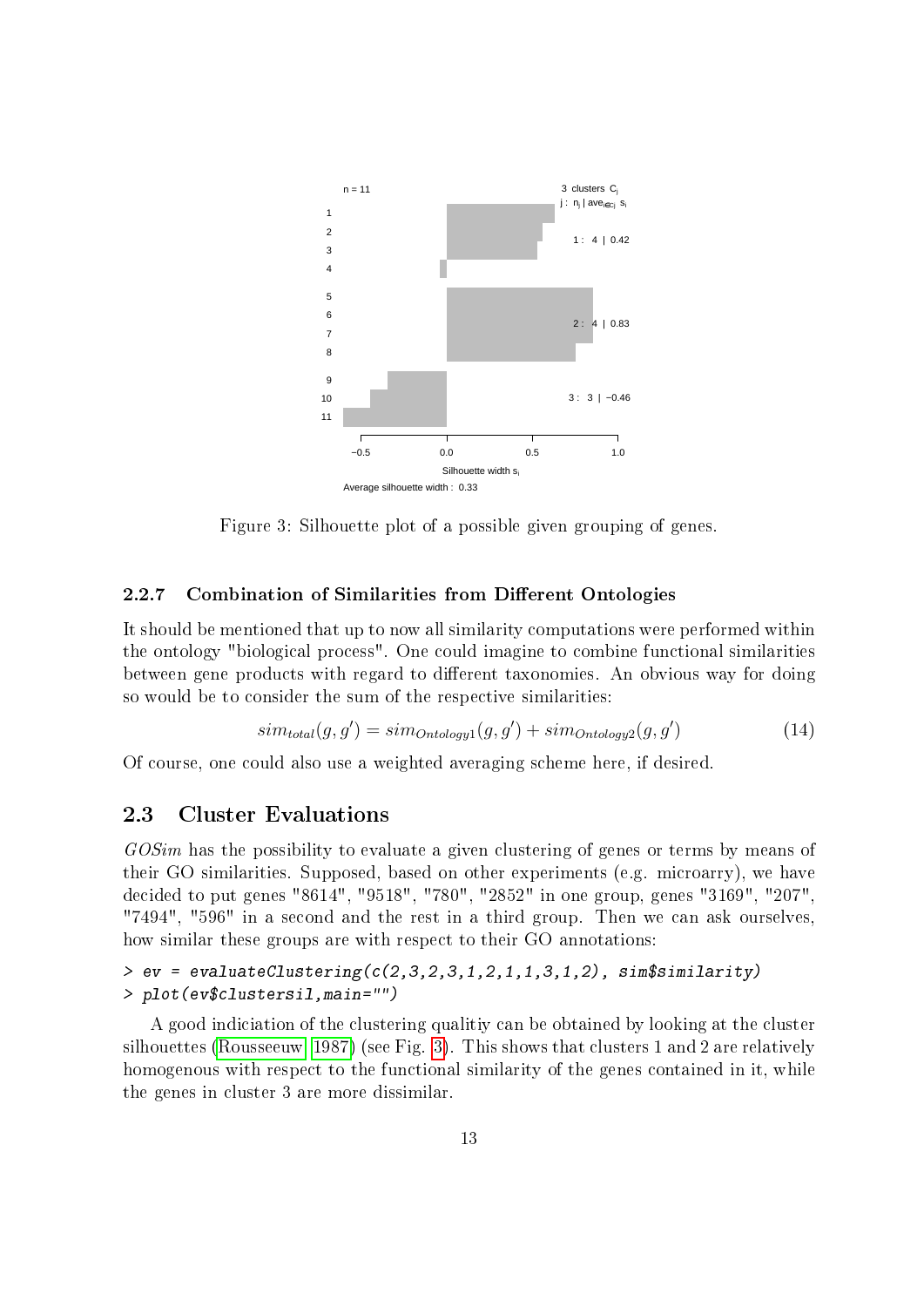## 2.4 GO Enrichment Analysis

Since version 1.1  $GOSim$  also offers the possibility of a GO enrichment analysis. Suppose, we may now want to get a clearer picture of the genes involved in cluster 1. For this purpose we use the topGO tool [\(Alexa et al., 2006\)](#page-16-9).

```
> library(org.Hs.eg.db)
> library(topGO)
> allgenes = union(c("8614", "9518", "780", "2852"), sample(keys(org.Hs.egGO), 1000)
> GOenrichment(c("8614", "9518", "780", "2852"), allgenes) # print out what cluster
```
\$GOTerms

|       | go_id            |                                                                        |
|-------|------------------|------------------------------------------------------------------------|
| 2637  | GO: 0001934      |                                                                        |
|       | 15774 GO:0006874 |                                                                        |
|       | 16342 GO:0007169 |                                                                        |
|       | 17026 GO:0007566 |                                                                        |
|       | 17735 GO:0008285 |                                                                        |
|       | 23607 GO:0010817 |                                                                        |
|       | 32510 GO:0022411 |                                                                        |
|       | 36281 GO:0031667 |                                                                        |
|       | 47735 GO:0040015 |                                                                        |
|       | 49413 GO:0042692 |                                                                        |
|       | 51099 GO:0043410 |                                                                        |
|       | 51189 GO:0043434 |                                                                        |
|       | 68507 GO:0051128 |                                                                        |
|       | 70812 GO:0051896 |                                                                        |
|       | 70923 GO:0051924 |                                                                        |
|       | 78555 GO:0071375 |                                                                        |
|       |                  | Term                                                                   |
| 2637  |                  | positive regulation of protein phosphorylation                         |
| 15774 |                  | cellular calcium ion homeostasis                                       |
|       |                  | 16342 transmembrane receptor protein tyrosine kinase signaling pathway |
| 17026 |                  | embryo implantation                                                    |
| 17735 |                  | negative regulation of cell population proliferation                   |
| 23607 |                  | regulation of hormone levels                                           |
| 32510 |                  | cellular component disassembly                                         |
| 36281 |                  | response to nutrient levels                                            |
| 47735 |                  | negative regulation of multicellular organism growth                   |
| 49413 |                  | muscle cell differentiation                                            |
| 51099 |                  | positive regulation of MAPK cascade                                    |
| 51189 |                  | response to peptide hormone                                            |
| 68507 |                  | regulation of cellular component organization                          |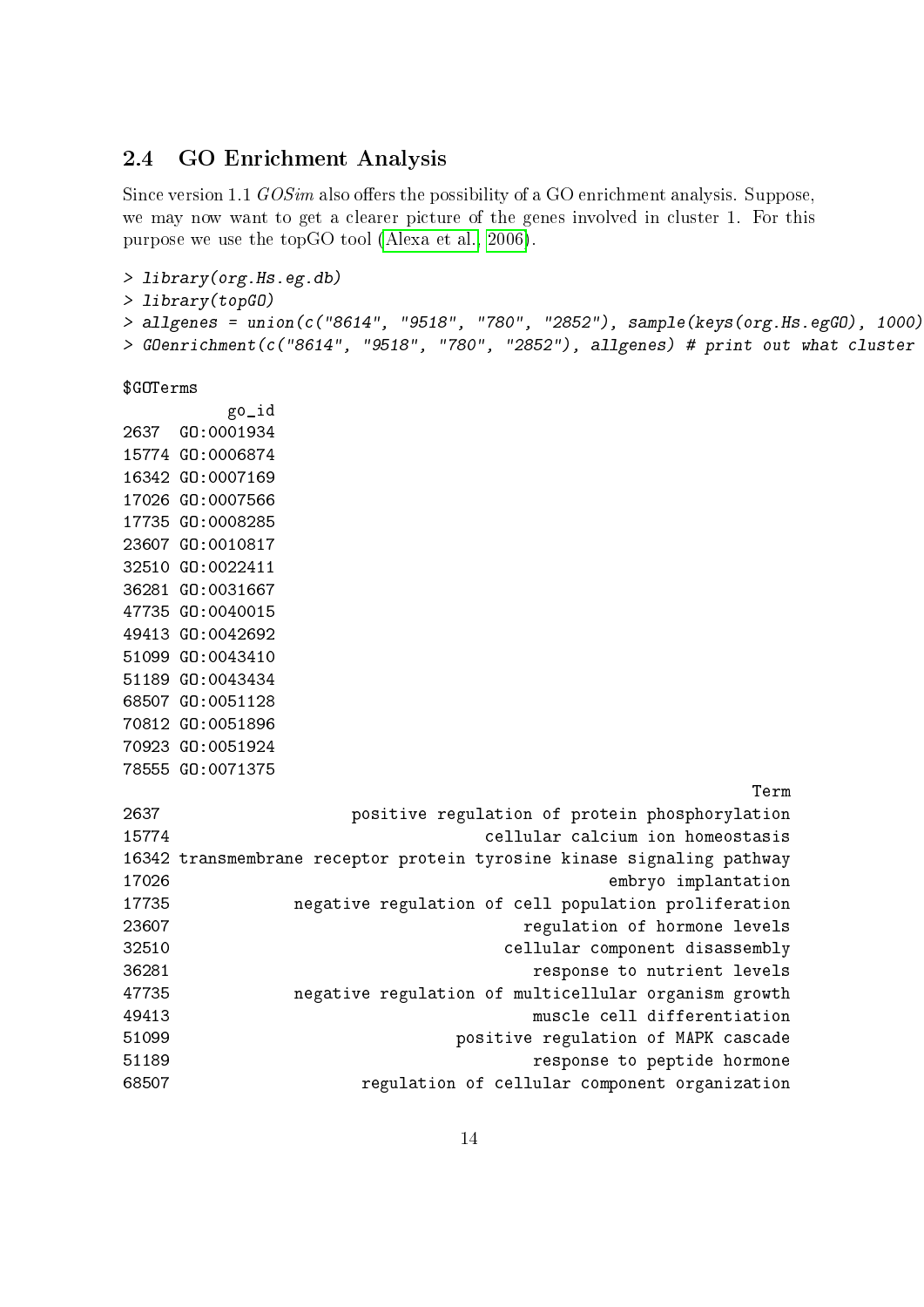70812 regulation of protein kinase B signaling 70923 regulation of calcium ion transport 78555 cellular response to peptide hormone stimulus  $2637$  any process that activates or extent or extent of addition of phosphate groups to amino acids within a protein.  $15774$ 16342 A seri  $17026$  $17735$ 23607 Any process that modulates the levels of hormone within an organism  $32510$  $36281$  $47735$  $49413$  $51099$  any process that activates or increases the frequency, rate or extent of signal transduction mediated by the MAPK cascade. 51189 Any process that results in a change in state or activity of a cell or an orga 68507 Any process that mo  $70812$  any protein kinase B signaling, rate or extent of protein kinase B signaling, a series of reactions mediated by the intracellular series of reactions mediated by the intracellular series protein kinase protein kin  $70923$  any process that modulates that modulates the directed movement of calcium ions into  $\alpha$  transporter or  $\alpha$  transporter or  $\alpha$  transporter or pore. 78555 May process that results in a change in state or activity of a \$p.values GO:0040015 GO:0008285 GO:0010817 GO:0006874 GO:0051924 GO:0051896 0.0001493057 0.0093938555 0.0004457994 0.0030616926 0.0008873744 0.0001493057 GO:0007566 GO:0051128 GO:0031667 GO:0001934 GO:0043410 GO:0043434 0.0001493057 0.0068946643 0.0021973993 0.0093938555 0.0051985345 0.0072202166 GO:0022411 GO:0042692 GO:0071375 GO:0007169 0.0051985345 0.0078661068 0.0030616926 0.0001246946 \$genes\$`GO:0040015` \$genes [1] "8614" "9518" \$genes\$`GO:0040015`<br>[1] "8614" "9518"<br>\$genes\$`GO:0008285` [1] "11331" "1401" "26277" "2852" "3635" "406902" "4487" "4656" [9] "5270" "60485" "6754" "780" \$genes\$`GO:0010817` [1] "2488" "2852" "8614" \$genes\$`GO:0010817`<br>[1] "2488" "2852" "<br>\$genes\$`GO:0006874` [1] "1604" "2151" "2852" "490" "7009" "7184" "8614"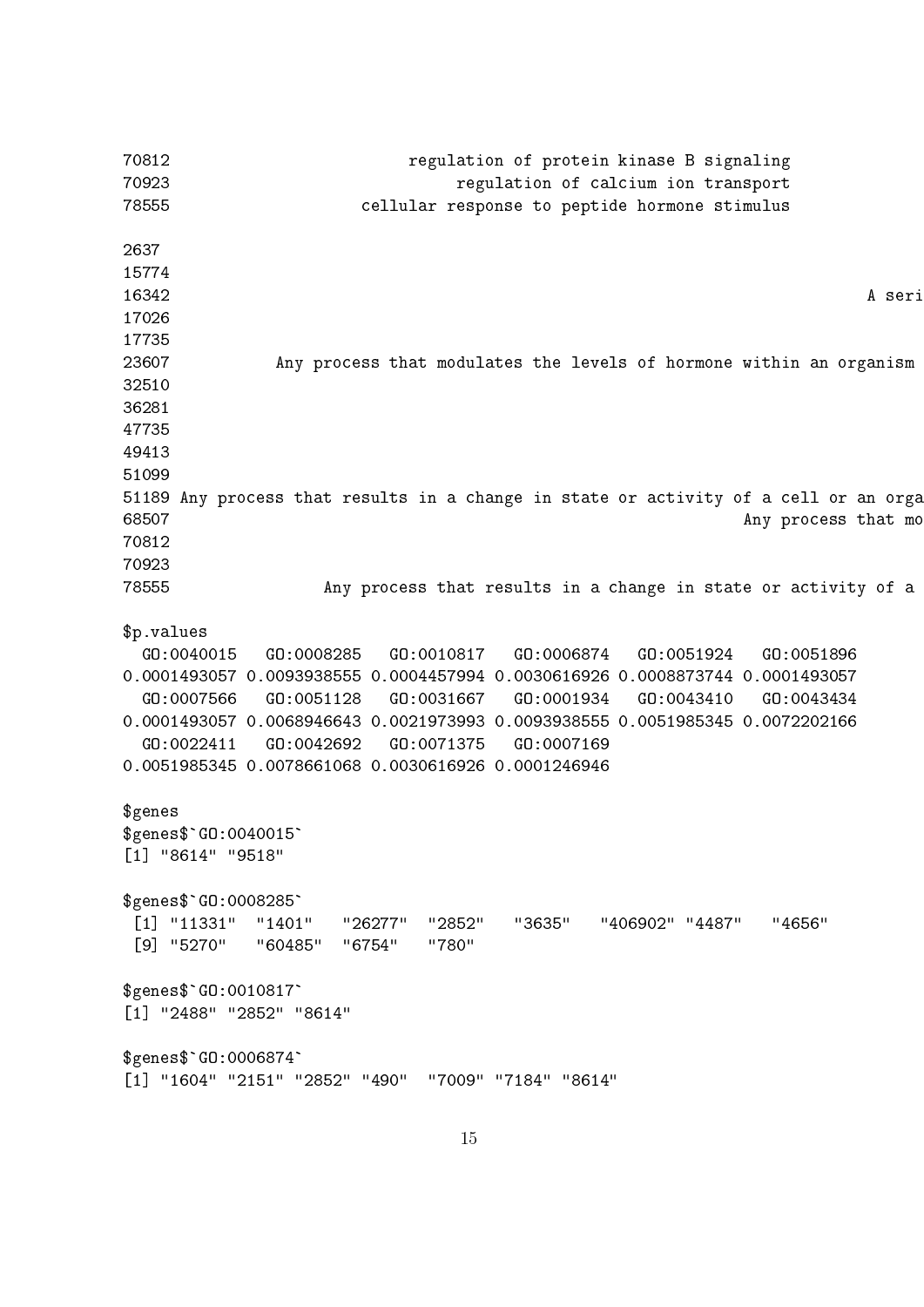[33] "9362" "9518" "9696" "9780" \$genes\$`GO:0031667` [1] "27158" "4149" "490" "7392" "8614" "9518" \$genes\$`GO:0001934` [1] "10211" "11331" "152110" "2250" "2852" "338773" "3456" "84630" [9] "8792" "8877" "891" "9518" \$genes\$`GO:0043410` [1] "11331" "152110" "168667" "2852" "59" "6754" "8792" "8877" \$genes\$`GO:0043434` [9] "9518" [1] "2303" "2852" "4149" "4644" "490" "8614" "9340" "9518" \$genes\$`GO:0043434`<br>[1] "2303" "2852" "<br>\$genes\$`GO:0022411` [1] "10211" "11331" "128866" "1515" "2852" "285636" "5756" "63908" \$genes\$`GO:0042692` [9] "780" [1] "10211" "1827" "2852" "338773" "348093" "4487" "4656" "6300" [9] "84193" "9518" "9780" \$genes\$`GO:0071375` [1] "2303" "2852" "4149" "4644" "490" "9340" "9518"

[1] "10211" "10361" "128866" "23012" "26115" "26277" "2852" "2895" [9] "28964" "29978" "4487" "4656" "5270" "54434" "55937" "5756" [17] "57689" "60676" "6281" "63908" "64218" "6857" "7175" "7755" [25] "780" "80230" "8260" "84630" "869" "8877" "891" "8976"

[1] "780" "8614" \$genes\$`GO:0007566`<br>[1] "780" "8614"<br>\$genes\$`GO:0051128`

[1] "2852" "9518" \$genes\$'GO:0051896`

\$genes\$`GO:0051924` [1] "2852" "490" "7009" "8614" \$genes\$`GO:0051924`<br>[1] "2852" "490" "<br>\$genes\$`GO:0051896`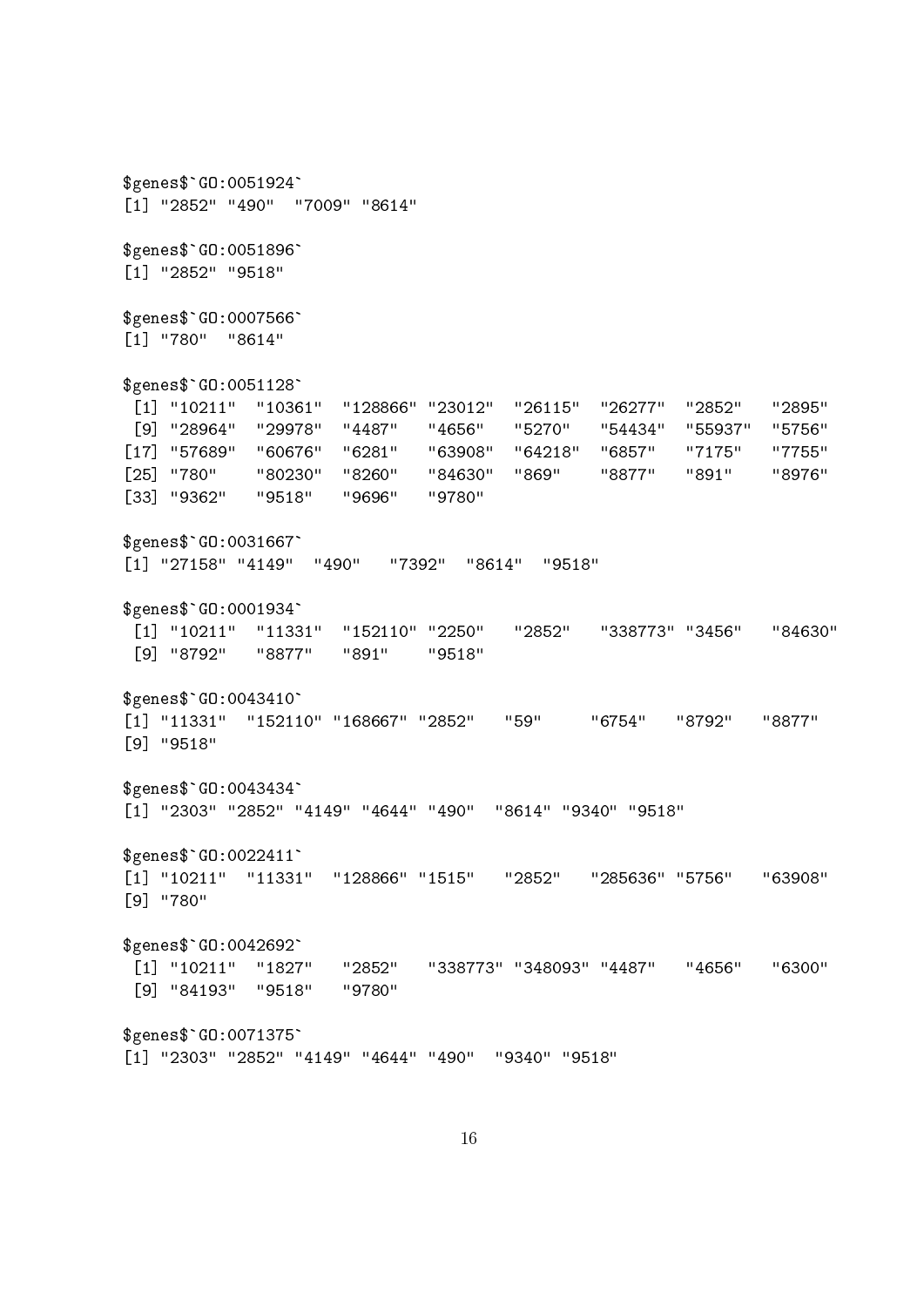```
$genes$`GO:0007169`
[1] "2250" "2303" "2852" "28964" "406902" "5801" "66000" "780"
[9] "9158" "9518"
```
## References

- <span id="page-16-9"></span>Alexa, A., Rahnenführer, J., and Lengauer, T. (2006). Improved scoring of functional groups from gene expression data by decorrelating GO graph structure. Bioinformatics,  $22(13):1600 - 1607$ .
- <span id="page-16-10"></span>Cortes, C. and Vapnik, V. (1995). Support vector networks. Machine Learning, 20:273  $-297.$
- <span id="page-16-4"></span>Couto, F., Silva, M., and Coutinho, P. (2003). Implementation of a Functional Semantic Similarity Measure between Gene-Products. Technical Report DI/FCUL TR 03-29, Department of Informatics, University of Lisbon.
- <span id="page-16-5"></span>Couto, F., Silva, M., and Coutinho, P. (2005). Semantic Similarity over the Gene Ontology: Family Correlation and Selecting Disjunctive Ancestors. In Conference in Information and Knowledge Management.
- <span id="page-16-8"></span>del Pozo, A., Pazos, F., and Valencia, A. (2008). Defining functional distances over gene ontology. BMC Bioinformatics, 9:50.
- <span id="page-16-0"></span>Fröhlich, H., Speer, N., Poustka, A., and Beissbarth, T. (2007). GOSim - An R-Package for Computation of Information Theoretic GO Similarities Between Terms and Gene Products. BMC Bioinformatics, 8:166.
- <span id="page-16-7"></span>Fröhlich, H., Speer, N., and Zell, A. (2006). Kernel based functional gene grouping. In *Proc. Int. Joint Conf. Neural Networks*, pages  $6886 - 6891$ .
- <span id="page-16-2"></span>Jiang, J. and Conrath, D. (1998). Semantic similarity based on corpus statistics and lexical taxonomy. In Proceedings of the International Conference on Research in Computational Linguistics, Taiwan.
- <span id="page-16-6"></span>Lerman, G. and Shakhnovich, B. E. (2007). Defining functional distance using manifold embeddings of gene ontology annotations. Proc Natl Acad Sci U S A, 104(27):11334– 11339.
- <span id="page-16-1"></span>Lin, D. (1998). An information-theoretic definition of similarity. In Kaufmann, M., editor, Proceedings of the 15th International Conference on Machine Learning, volume 1, pages 296-304, San Francisco, CA.
- <span id="page-16-3"></span>Lord, P., Stevens, R., Brass, A., and Goble, C. (2003). Semantic similarity measures as tools for exploring the gene ontology. In Proceedings of the Pacific Symposium on  $Biocomputing$ , pages 601–612.